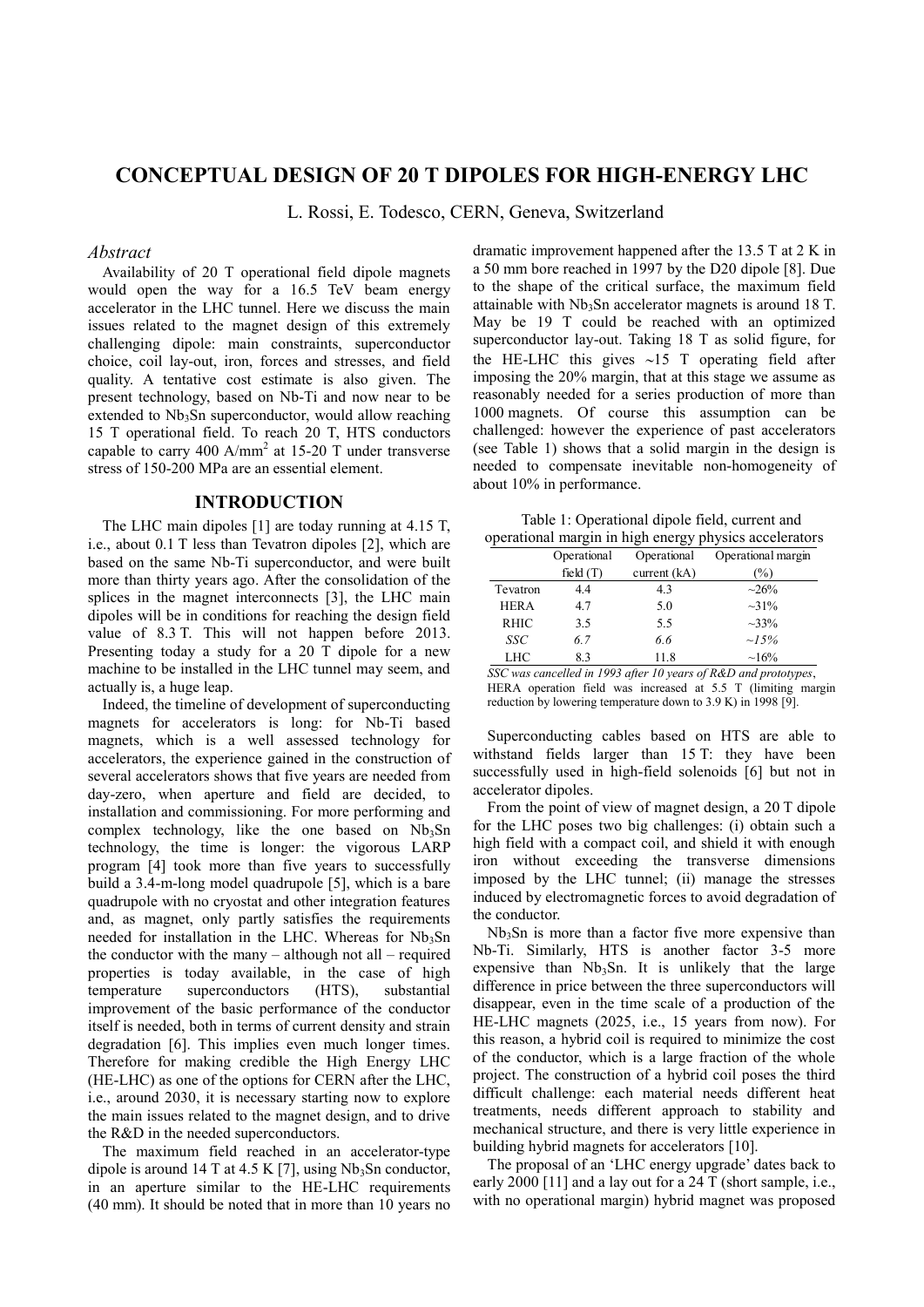in 2005 [12]. The new name HE-LHC looks more appropriate, since here we are talking about replacing at least all the LHC magnets, i.e., building practically a new machine, since many other systems will have to be upgraded or modified [13]. However, the main infrastructures of the tunnel (the 27 km of LHC machine and the 6 km of injection transfer lines with many of the technical services) would be kept or just consolidated, giving a major advantage w.r.t. other projects needing new tunnels and new infrastructure.

# **CONSTRAINTS AND ASSUMPTIONS**

### *Aperture*

The LHC accelerates particles from 450 GeV to 7 TeV, i.e. a factor 15.6 [14], to be compared to a factor 6 in Tevatron [2] and 25 in HERA [15]. Acceleration from 450 GeV to 16.5 TeV in the HE-LHC would imply more than a factor 30 of acceleration. Injection at 1.2 TeV brings the energy increase to a factor 14, and allows reducing the aperture of the machine, which is a critical parameter both in terms of cost and transverse size. About 1/3 of the 56 mm aperture of LHC main magnets is used for beam tubes, beam screen and clearance, while the rest are available for the beam. The beam size scales with the square root of the inverse of the energy. Increasing injection energy from 0.45 to 1.2 TeV, the aperture available for the beam can be reduced by ~40%: therefore the total aperture of the main magnets can go to  $\sim$ 40 mm. Certainly a study and subsequent optimization can indicate how much the aperture can be further reduced, below 40 mm. However this is a reasonable guess, especially for 15-m-long and curved dipoles. *With an injection at 1.2 TeV an aperture of 40 mm is considered.*

## *Magnet size and current density*

The 3.8 m diameter of the LEP tunnel where the LHC is located is a strong constraint on the magnet transverse size, despite the space saving due to the twin design. In the LHC, the cold mass has a diameter of 570 mm. This size  $d_{\text{cm}}$  is given by

$$
d_{cm} = d_b + 2(r + c_t + s_t + i_t + S_t)
$$

where  $d_b = 192$  mm is the beam separation,  $r=28$  mm is the aperture radius,  $c_t$ =31 mm is the coil thickness,  $s_t$ =40 mm is the structure (collar) thickness,  $i_t$ =80 mm the iron thickness, and  $S_t$ =10 mm the shell thickness (see the sketch shown in Fig. 1).

The field in a dipole is proportional to the coil thickness and to the current density. For a 60º sector coil one has

$$
B[T]=0.00069 j_0 [A/mm^2] c_t [mm]
$$

An analysis of the relation coil thickness vs. operational field in accelerator magnets shows that they are not so far from the line corresponding to a overall current density of  $400$  A/mm<sup>2</sup>, i.e., as in the LHC (see Fig. 2).



Figure 1: Schematic cross-section of the LHC dipole, one quarter shown.



Figure 2: Operational field versus coil width in Nb-Ti accelerator magnets. For  $Nb<sub>3</sub>Sn$  models the maximum reached field is given. The straight line fit has a slope consistent with  $j_0$  = 400 A/mm<sup>2</sup>.

Taking for the HE-LHC dipole the same current density as in the LHC as a first guess, the coil thickness should be increased by a factor 2.5 from 30 to 75 mm, and the iron needed to shield scales with aperture and field from 80 to 130 mm. This gives a cold mass diameter ~300 mm larger than the LHC dipoles: this is close to the upper limit fixed by the requirements for installation and transport. This first estimate suggests that *the current density cannot be much lower than in the LHC coil, i.e. 350-400 A/mm<sup>2</sup> .*

#### *Cost*

The cost of the conductor in the LHC main dipoles is approximately one third of the cost of the magnet (300 kCHF out of 1 MCHF). A coil with a thickness of 75 mm and an aperture of 40 mm has 3.2 times the surface of the LHC coil. The 8 T operational field is the upper limit of what can be reached with Nb-Ti.  $Nb<sub>3</sub>Sn$ allows reaching operational fields in the range of  $\sim$ 15 T, as foreseen for the High Luminosity LHC on the 2020 horizon, but today it is at least 5 times more expensive than Nb-Ti. A coil made of  $Nb<sub>3</sub>Sn$  would cost about  $3.2 \times 5 = 16$  times the LHC dipole coil, i.e., about 5 MCHF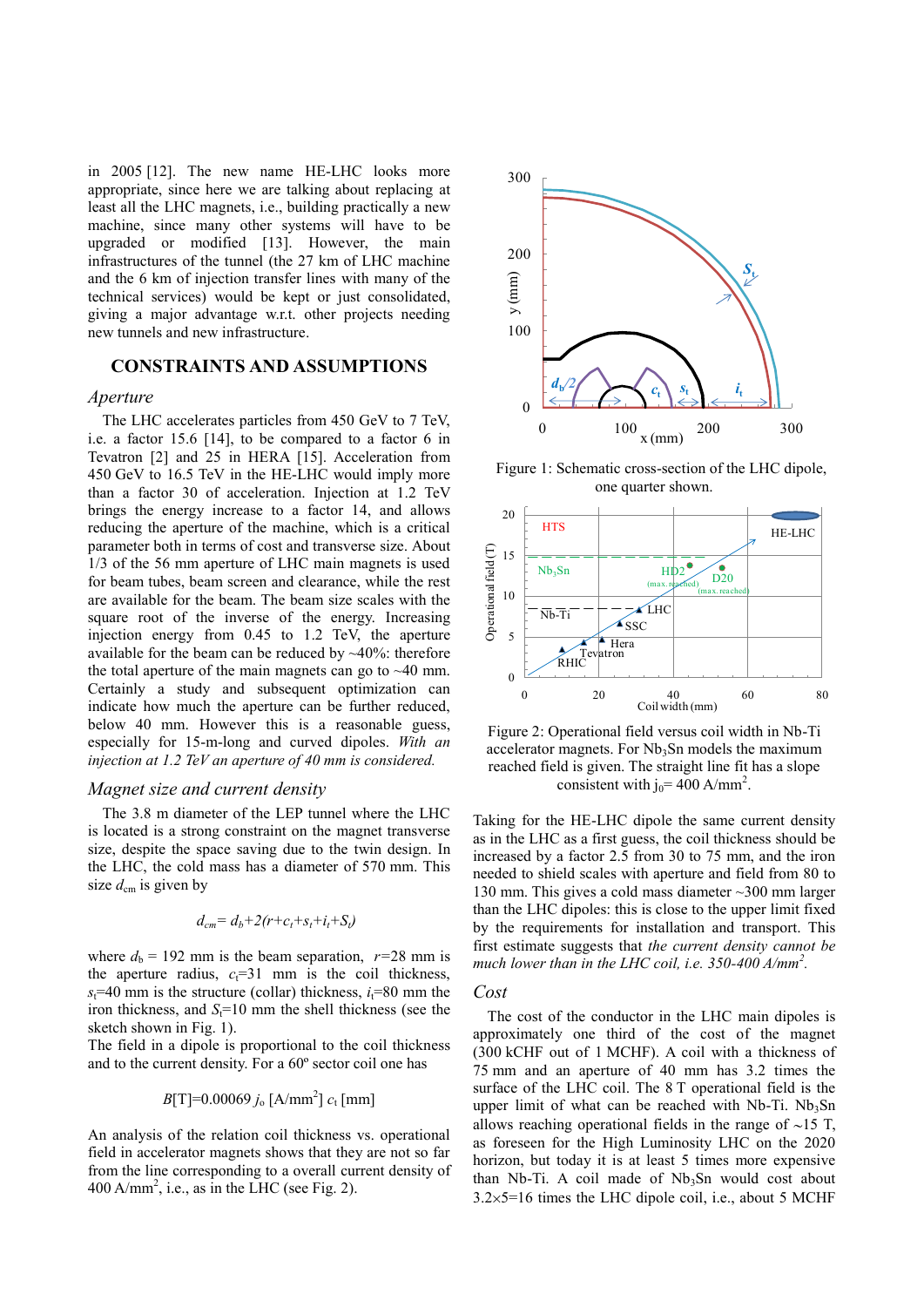per magnet, and would not reach the 20 T. High temperature superconductors are 5 times more expensive than  $Nb<sub>3</sub>Sn$  (with large variations): a coil made only of HTS would cost the stellar price of  $3.2 \times 5 \times 5$ , i.e. 80 times an LHC coil (24 MCHF per magnet!). We assume that even in the time scale of the HE-LHC (i.e., 20 years from today) the large difference in price will not disappear. Therefore, following what is done in high field solenoids, *one has to build a hybrid coil, where cheaper superconductors are used in the lower field regions.*

### *Margin*

We assume that the magnets will operate at 80% from the critical surface, i.e. a 20% operational margin. This may appear a rather conservative assumption: LHC magnets have a 14% operational margin (see Table 1). However, they still have to reach, in the machine, the operational field (and most probably a long training is needed  $[16]$ ). With Nb<sub>3</sub>Sn, there is not enough experience to firmly establish the needed margin, which is a rather controversial parameter, and could range between 10% and 20%: here we take a conservative estimate.

#### *Stress*

Both  $Nb<sub>3</sub>Sn$  and HTS materials can undergo a severe degradation due to strain [17]. For this reason, the level of stress in the coil due to electromagnetic forces is a critical issue. In the LHC, the coil stress due to electromagnetic forces is of the order of 70 MPa [18]. Since the force scales with the field times the current density, going to 20 T with the same current density brings stresses to 150- 200 MPa, which is the range where considerable degradation of  $Nb<sub>3</sub>Sn$  starts (actually for certain type of Nb3Sn serious degradation occurs even above 120 MPa). Therefore, *the stress constraints prevent from using higher current densities than what we have in the LHC dipoles.*

### **THE HYBRID COIL LAY-OUT**

In the lower field region, the first 8 T are obtained with Nb-Ti conductor as in the LHC coils. We assume an overall current density (i.e., the current density of the coil, including voids and insulation, but not copper wedges) of 380 A/mm<sup>2</sup> . This corresponds to a filling factor of 0.35 (i.e., 35% of the cross section of the coil is made of superconductor, and the rest is stabilizer, passive elements, void and insulation). For comparison, the LHC dipole inner cable has a 0.33 filling factor with a coppersuperconductor ratio of 1.65. Using these parameters, one can reach 8 T in the Nb-Ti coils, with a 20% operational margin (see Fig. 3), similarly to the LHC case.

For Nb<sub>3</sub>Sn we assume a rather conservative estimate for the superconductor current density of  $2500$  A/mm<sup>2</sup> at 12 T and 4.2 K, or 1250 A/mm<sup>2</sup> at 15 T and 4.2 K. This corresponds to 480  $A/mm^2$  at 16 T and 1.9 K of overall current density, with a filling factor of 0.3. These values allow reaching 13 T with a 20% operational margin (see Fig. 3). To further reduce the quantity of HTS, we suggest using a lower current density of  $\sim$ 200 A/mm<sup>2</sup> in the field

region beyond 13 T. This makes the coil larger, but allows reaching 15 T (see Fig. 3, lower loadline), besides helping to reduce mechanical stresses.



Figure 3: Overall current density in Nb-Ti and  $Nb<sub>3</sub>Sn$ (curves), loadlines (straight lines) and operational points.

The last 5 T must be provided by HTS: a further reduction of a factor two in Nb<sub>3</sub>Sn current density would give about 100 A/mm<sup>2</sup>, and to gain another 2 T one would have to add 40-mm-thick coil, that would probably increase the transverse size beyond our constraints.

Among the HTS, Bi-2212 has the advantage of being available in form of round wires, but has low engineering current density and large strain degradation. The alternative is YBCO, which has a much lower degradation, higher current density but no round wire. Independently of this choice, we assume to have a cable operating with 380 A/mm<sup>2</sup> overall current density. This is about twice of what can be obtained today for Bi-2212, however there is consensus that with a vigorous R&D this value can be obtained in industrial scale, very much like  $Nb<sub>3</sub>Sn$  that, by means of the US-DOE program [19] has more than doubled its current density in 10 years.

A cross-section with 11 blocks drawn according to the above guidelines is shown in Fig. 4. The two outer blocks, where the field reaches 8 T, are made with Nb-Ti. Then one has four blocks with  $Nb<sub>3</sub>Sn$ , three blocks with  $Nb<sub>3</sub>Sn$ at half current density, and two blocks with HTS. With this highly optimized cross-section the fraction of HTS is about 1/6, almost 1/3 is Nb-Ti, and more than half is  $Nb<sub>3</sub>Sn$  (see Table 2). We use the cable geometry of HD2, with  $28 \times 2$  0.8 mm strands, 22.2 mm width and 1.62 mm thickness, and with an insulation of 0.11 mm. A total of 150 turns are needed. Operational current for 20 T, with the iron described in next section, is 6.9 kA in the low density  $Nb<sub>3</sub>Sn$  region and 13.8 kA elsewhere.

With respect to the pioneering work presented in [12] (see Fig. 5), where the current density was set at 800  $A/mm<sup>2</sup>$ , based on an optimistic guess of the progress in the Nb<sub>3</sub>Sn and HTS development, and on the principle of stress management that removes one constraint, here we are at half of the current density. This doubles the quantity of superconductor, see Table 2. Indeed, thanks to the optimization of the grading and to the use of Nb-Ti, we manage to end up with 25% less HTS conductor w.r.t. [12]. With respect to the layout shown in Fig. 5, our proposal leaves no space for a support structure between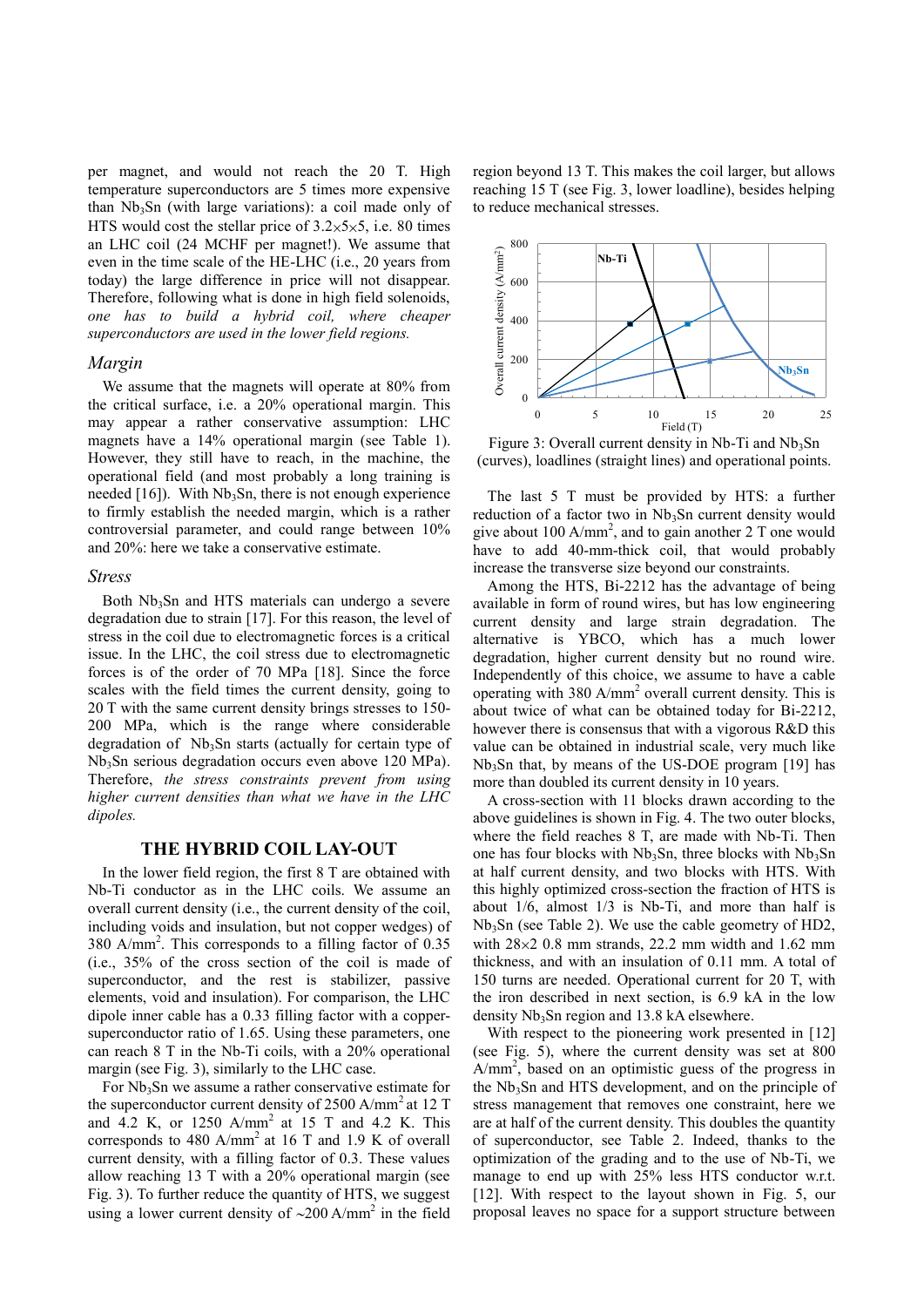the blocks (see Fig. 4): this aspect should be carefully considered and could be critical. We consider a two-inone geometry as in the LHC; the common coil option [20,21] should be also investigated.



Figure 4: Block lay out of the coil (one quarter of one aperture only is shown).



Figure 5: Block lay out of the coil proposed in [11] (one quarter of one aperture shown).

Table 2: Coil cross section (for one aperture) for layouts shown in Fig. 4 and 5.

|                    | This work       |               | Ref[13]         |               |
|--------------------|-----------------|---------------|-----------------|---------------|
|                    | Surface $(cm2)$ | $\frac{0}{0}$ | Surface $(cm2)$ | $\frac{0}{0}$ |
| Nb-Ti              | 59              | 27%           |                 |               |
| Nb <sub>3</sub> Sn | 122             | 57%           | 50              | 52%           |
| <b>HTS</b>         | 35              | 16%           | 46              | 48%           |
| Total              | 216             |               | 96              |               |

### **THE IRON**

We use a 120 mm thick iron, placing it as close as possible to the coil. In this structure, collars are replaced by spacers, and the forces are kept by the iron-shell part. Self-supporting collars would need additional space.

The peak field in the coil blocks, in presence of iron with an external diameter of 800 mm and at operational field of 20 T in the bore, is shown in Fig. 6. The iron is

placed at a larger distance in the inner part of the coil (i.e., the part towards the centre of the magnet) to reduce the influence of one aperture on the other (see Fig. 7). In fact the two-in-one structure induces higher peak field in the side of the coil which points at the centre of the magnet, and the iron can be used to partially compensate this effect. This cross-talk also requires to have some space between the coils of the two apertures, and brings the beam separation from the 192 mm of the LHC to 300 mm. Eliminating this space one could save 100 mm in the magnet size, but the margin would be largely reduced. The iron contributes to about 7% of field for a fixed current. Computations were done with ROXIE [22].



Figure 6: Peak field in the blocks at 20 T field.

Iron is largely saturated at 20 T operational field (see Fig. 7). The fringe field at 200 mm from the cold mass is 20 mT, which is within the specification for the LHC tunnel (50 mT). The iron thickness should be reduced in a more refined design, since for example we have not yet considered the thickness of the restraining cylinder. Since the 800 mm here given for the iron yoke is considered the maximum allowable diameter (and maybe even beyond!) to stay in a cryostat compatible with the LHC tunnel, this means that the 50 mT threshold should be either reached or passed. A solution may be in considering anti-coils to shield the field demagnetizing the outer iron: this solution is routinely used in MRI solenoids, but may be very difficult in dipoles. In alternative, a different lay-out of the cryostat and cryogenic system must be explored: for example reconsidering integrating the cryolines inside the magnet cryostat, like in the original LHC design [23] and in all other accelerators. This would allow larger cryostat and larger cold mass. Clearly this is a critical point to be addressed with a deep and wide investigation. A summary of the main parameters is given in Table 3. The very large stored energy (13 times the LHC dipoles) represents a big challenge for magnet protection.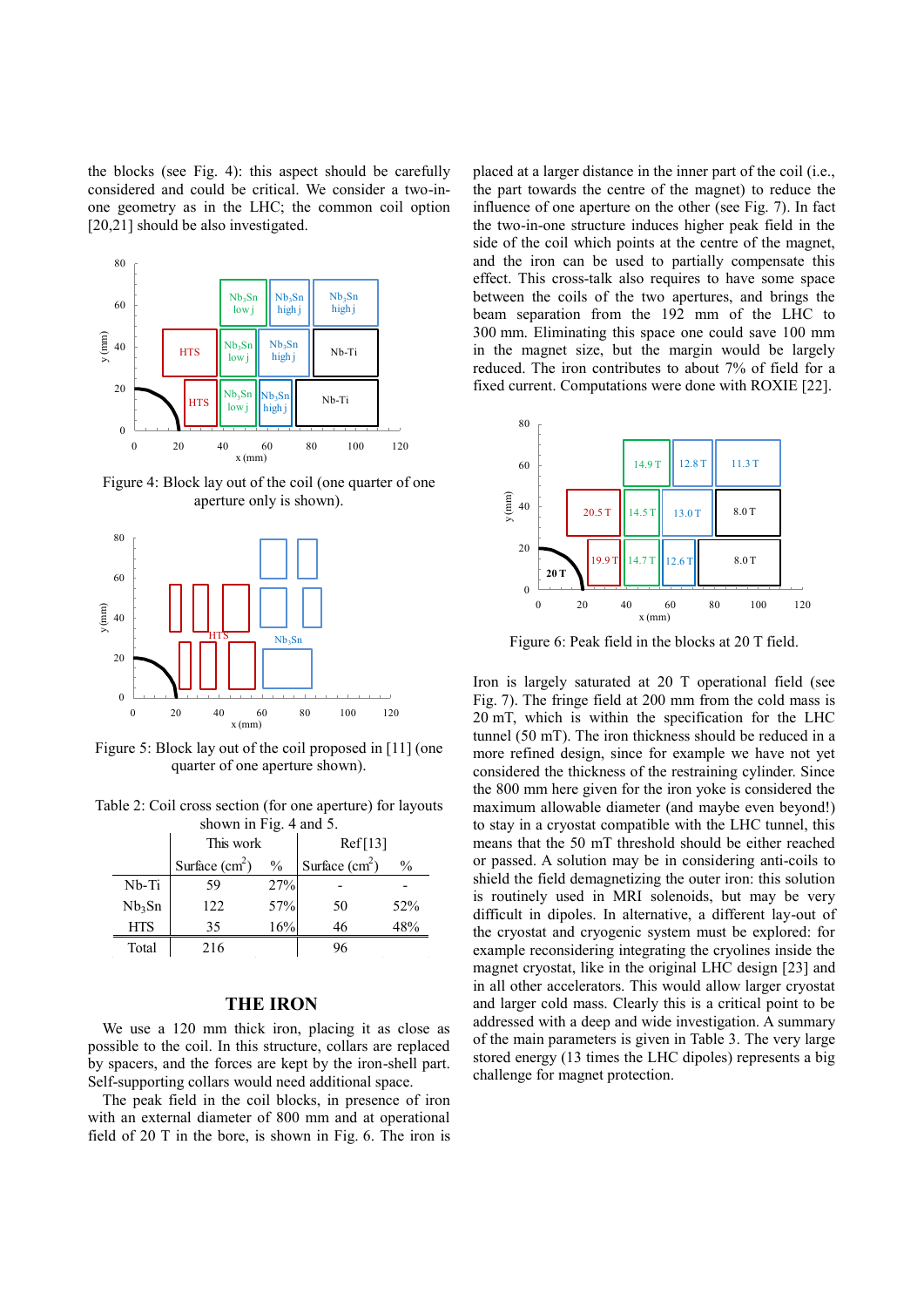

Figure 7: Cross-section of the magnet (coil, structure and yoke), showing field in the iron (color code is in tesla). The horizontal axis is in mm.

|                        |              | HE-LHC   | LHC            |
|------------------------|--------------|----------|----------------|
| Operational field      | (T)          | 20.0     | 8.3            |
| Operational current    | (kA)         | 13.8/6.9 | 11.8           |
| Operational margin     | $(\%)$       | 20       | 14             |
| Magnetic lenght        | (m)          | 14.3     | 14.3           |
| Total stored energy    | (MJ)         | 100      | 7.0            |
| Distance between beams | (mm)         | 300      | 194            |
| Total number of turns  | $($ adim $)$ | 150      | 40             |
| Cable width (bare)     | (mm)         | 22.2     | 15.1           |
| Cable thickness (bare) | (mm)         | 1.62     | $\sim$ 1.9/1.5 |
| Insulation thickness   | (mm)         | 0.11     | 0.12           |
| Maximum coil thickness | (mm)         | 97.3     | 31             |
| Coil height            | (mm)         | 72.2     |                |
| Cold mass diameter     | (mm)         | 800      | 570            |
|                        |              |          |                |

Table 3: Main parameters of the HE-LHC and LHC dipole

## **FIELD QUALITY**

The proposed dipole layout has a ratio between the coil width and the aperture radius of  $\sim$ 4 (see Fig. 8). This ratio is a relevant parameter for field quality: the larger it is, the lowest are the high order multipoles, since a good part of the coil is 'far' from the beam, and therefore contributes only to the main component and not to the high order harmonics. This is why the multipole optimization is easier w.r.t. accelerator magnets which have a much lower ratio (see Fig. 8). In our case, the cross-section shown in Fig. 7 has all field harmonics within 2 units without the need of any copper wedge! The horizontal position of the three layers provides three free parameters which are enough to minimize all harmonics. The large saturation of the iron should pose no particular

problems for operation, and the impact on  $b_2$  could be corrected through quadrupoles.

On the other hand, persistent current will create large components at injection. The filaments in  $Nb<sub>3</sub>Sn$  and HTS are at least a factor seven larger w.r.t. Nb-Ti, and since these components scale with the filament size, they will be much more relevant than in the present LHC dipoles.

This could induce a large change of  $b_3$  during the ramp, to be corrected through spool pieces. Surprisingly Nb3Sn has neither decay nor snapback [24]: this feature, which is not yet understood, would greatly ease operation. Cable effects needs have not yet been studied: interstrand resistance is more difficult to control than in Nb-Ti.



Figure 8: Operational field versus ratio coil width/aperture radius in Nb-Ti accelerator magnets. For Nb<sub>3</sub>Sn models the maximum reached field is given.

#### **STRESS**

The use of a low current density has the drawback of giving a less compact coil, but the advantage of giving less stress. With respect to the 800 A/mm<sup>2</sup> used in [12],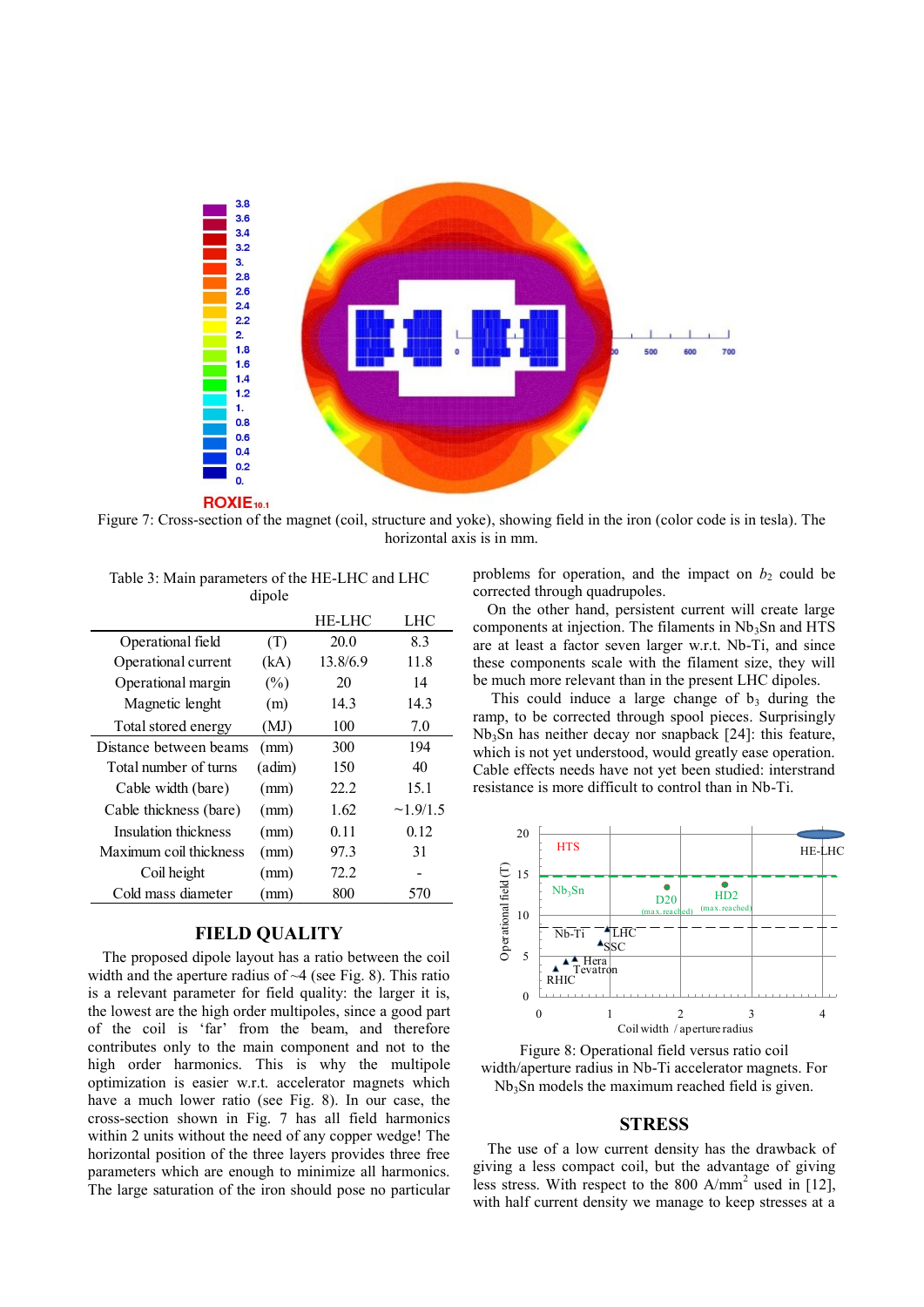lower level. Here we give a first estimate [25] based on a coil where the block are completely glued one to the others, without structure around, and not pre-stressed (see Fig. 9). In this zero-order case one sees that the higher stresses of about 220 MPa are in the Nb-Ti region, that in Nb<sub>3</sub>Sn stress is below 180 MPa and even lower in the HTS.



Figure 9: Estimate of horizontal stress at operational current, glued case without preloading.

Indeed, one has to take into account that the coil needs to be pre-stressed with a horizontal load which usually is 80%-100% of the maximum stress in operational conditions. Therefore, if we stay on the lower side, during assembly a uniform horizontal stress of 180 MPa should be envisaged. This is tolerable for Nb-Ti and just acceptable for  $Nb<sub>3</sub>Sn$ . It is well beyond what Bi-2122 can withstand, but we can hope it can (or it will be) tolerated by YBCO based superconductors which are intrinsically quite robust, thanks to the steel substrate. However, compression stress limit in HTS needs to be addressed by a proper R&D program.

#### **COST**

As we are talking about prices in 2025, the cost estimate is a difficult and acrobatic exercise. Indeed, this is an essential ingredient of the story! To avoid writing something that becomes outdated or simply wrong tomorrow, one has to clearly state the hypothesis of our estimate. For the conductor, we consider 200 \$/kg for Nb-Ti, that is the present cost. The  $Nb<sub>3</sub>Sn$  price ranges today between 1000 and 1300 \$/kg: we assume a price of 800 \$/kg., i.e., a 20% improvement w. r. t. the cheapest price. For HTS we assume 3000 \$/kg, which is the lower edge of today price, but for a material not reaching our required performances. Under these assumptions, the total cost of the conductor per magnet is 3.8 M\$, half of which is for the last 5 T with HTS (see Table 4).

On the top of this, the manufacturing cost has to be added. For the LHC we had, as rough figures, 300 kCHF of components, 300 kCHF of conductor, 300 kCHF of assembly, and 100 kCHF of cryostat, testing, etc. The main difference for a 20 T magnet would be the coil

manufacturing (100 kCHF out of 300 kCHF for the LHC). Doubling this component and keeping the same value for the other items, we would reach 800 kCHF of assembly, components and cryostats. This gives a final cost of 4.6 M\$ per magnet (at the moment, 1\$~1CHF~0.77 euro). At this level of a very preliminary budgetary estimate, choosing dollars, euros or Swiss francs (and guessing the exchange rate in 15 years …) is within the error of our estimate. Having 1200 magnets, the total cost of magnet would be around 5500 M\$.

Table 4: Estimate of the cost of the conductor for a 14.3 m coil length two-in-one dipole.

|            | (S/kg) | m <sup>3</sup> | Kg   | M\$  | $\frac{0}{0}$ | Field $(T)$ |
|------------|--------|----------------|------|------|---------------|-------------|
| Nb-Ti      | 200    | 0.12           | 960  | 0.19 | $5\%$         | 8           |
| Nb3Sn - h  | 800    | 0.16           | 1300 | 10   | <b>28%</b>    | 13          |
| $Nb3Sn-1$  | 800    | 0.10           | 850  | 0.7  | 18%           | 15          |
| <b>HTS</b> | 3000   | 0.07           | 620  | 19   | 49%           | 20          |
| Total      |        | 0.45           | 3730 | 3.8  |               |             |

This may seem, and it is, a very high cost. Indeed, it is interesting to compare it with what could be done tomorrow with present technology: an accelerator with dipoles at 8 T, whose arcs are 2.5 longer than in the LHC. This machine would need 3000 LHC magnets for a total cost of 3000 M\$. On the top of this, one should add the cost of the 65-km-long tunnel which can be estimated between 1000 and 2000 M\$: this brings the total in the same range. A larger machine would then need new cryogenics, and infrastructures, whereas the HE-LHC would need an additional injector, the cost of the second being probably lower. Finally one would probably need new infrastructures for experiments.

A clear drawback shown by this preliminary analysis is that the cost of this project would be largely dominated by two components: the  $Nb<sub>3</sub>Sn$  cable and the HTS cable, sharing each of them about one third. This is a risk for a large project, taking into account that at the moment very few producers are present on this market: for instance, the  $Nb<sub>3</sub>Sn$  cable of the LARP, which is leading the high field magnet research, all comes from the same manufacturer.

Lowering the target from 20 T to 15 T would considerably reduce the price, possibly by 30%. Nevertheless, given the long timeline we are considering, we believe that there are considerable margins for HTS improvement, also in term of cost reduction. A recent DOE program on Bi-2212 goes in this direction. As a matter of facts, the development of HTS material has been mainly driven by applications that are far away from high energy physics, and a different strategy could lead to relevant improvements in the direction useful for the HE-LHC.

#### **CONCLUSION**

In this paper we explored the possibility of having 20 T operational field dipole magnets in the LHC tunnel. Other